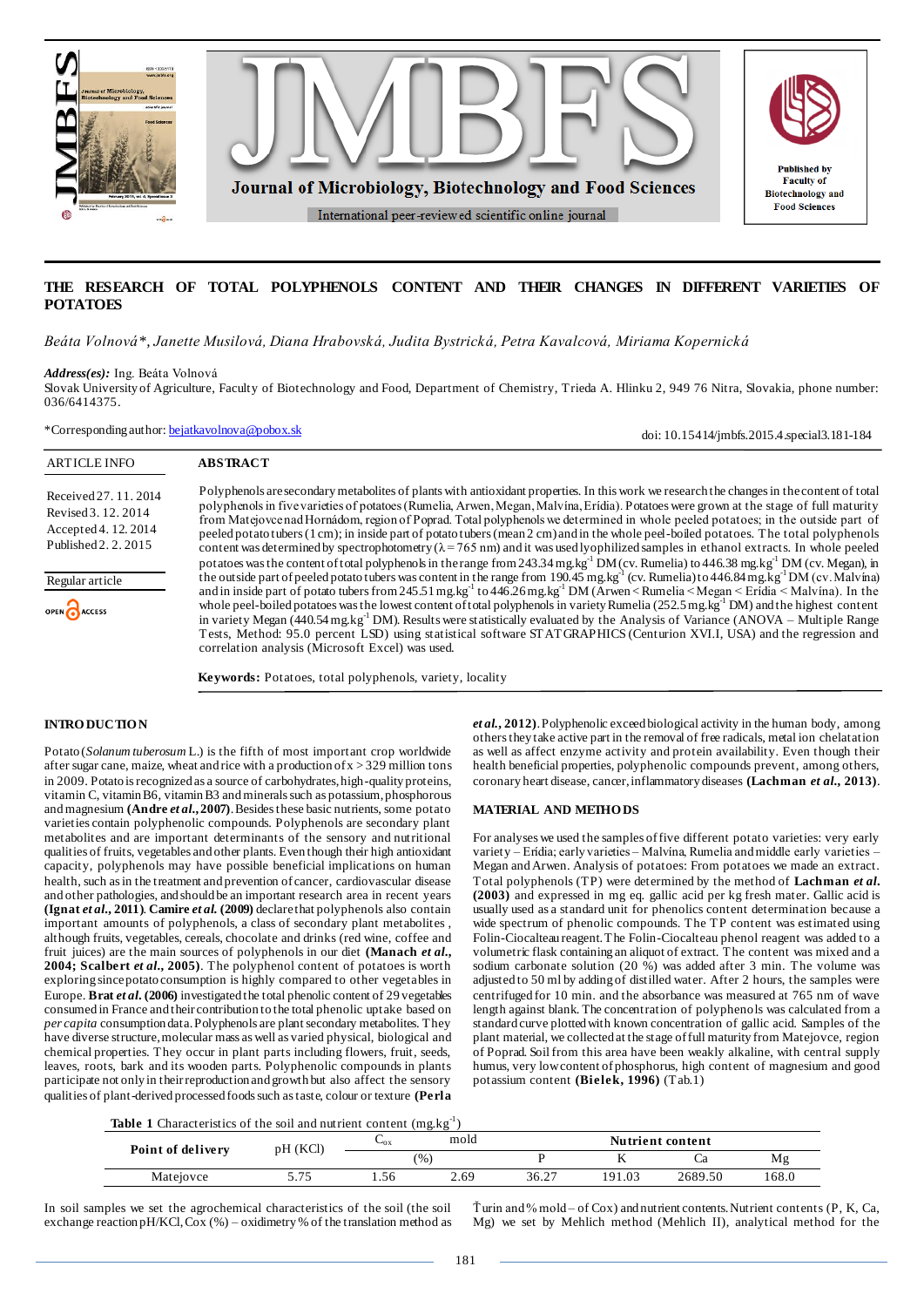determination of output was AAS (AAS Varian AA Spectr DUO 240FS/240Z/UltrAA).

#### **RESULTS AND DISCUSSIO N**

Potato tuber is growing for its rhizone tubers, which is known as potatoes. Potatoes filled in human nutrition mainly for volume function, than eating function and protective function. Potatoes are an important food, industrial raw materials, feed and a major agricultural crops with high yield potentially useful biomass **(Frančáková, 2001)**. Potato tubers in human nutrition represent a significant source of antioxidants. The main antioxidants in potatoes are polyphenolic compounds **(Lachman** *et al.,* **2008)**. Polyphenols are accumulated in the healthy tissue which is fitting to potato tissue as reaction on pathogen attack, while also acknowledging the synergies between phenolic compounds with similar structure and protect against some (but not all) phytopathogens **(Krištůfek** *et al***., 2001)**. In our work, we watched changes total polyphenols content in different parts of potatoes. We analysed inside part of peeled potatoes, outside part of peeled potatoes, whole peel-boiled potato and whole peeled potatoes. Determined values in variety Erídia were: inside part of peeled potatoes  $402.32$  mg.kg<sup>-1</sup> DM to  $409.60$  mg.kg<sup>-1</sup> DM; in outside part of peeled potatoes  $383.64$  mg.kg<sup>-1</sup> DM to  $430.80$  mg.kg<sup>-1</sup> DM; in whole peel-boiled potatoes  $405.00$ 

 $mg \log^{1}$  DM to 426.20 mg.kg<sup>-1</sup> DM and in whole peeled potatoes from 420.52  $mg.kg^{-1}$  DM to 436.28 mg. $kg^{-1}$  DM. Determined values in variety Arwen were: inside part of peeled potatoes 215.24 mg.kg<sup>-1</sup> DM to 278.60 mg.kg<sup>-1</sup> DM; in outside part of peeled potatoes from 324.40 mg.kg<sup>-1</sup> DM to 374.60 mg.kg<sup>-1</sup> DM; in whole peel-boiled potatoes  $258.20$  mg.kg<sup>-1</sup>  $\text{DM}$  to  $265.52$  mg.kg<sup>-1</sup>  $\text{DM}$  and in whole peeled potatoes 247.32 mg.kg<sup>-1</sup> DM to 309.00 mg.kg<sup>-1</sup> DM. In variety Rumelia total polyphenol content were: inside part of peeled potatoes 238.64 mg.kg $^{-1}$  DM to 339.20 mg.kg $^{-1}$  DM; in outside part of peeled potatoes from 161.76 mg.kg-1 DM to 221.72 mg.kg-1DM; in whole peel-boiled potatoes from  $219.60$  mg.kg<sup>-1</sup> DM to  $277.16$  mg.kg<sup>-1</sup>DM and in whole peeled potatoes from 229.20 mg.kg<sup>-1</sup> DM to 259.12 mg.kg<sup>-1</sup> DM. In variety Megan total polyphenol content was: inside part of peeled potatoes from  $336.48 \text{ mg} \cdot \text{kg}^{-1}$  DM to  $412.40$ mg.kg<sup>-1</sup> DM; in outside part of peeled potatoes from  $375.16$  mg.kg<sup>-1</sup> DM to  $439.24 \text{ mg} \cdot \text{kg}^{-1}$  DM; in whole peel-boiled potatoes from  $422.12 \text{ mg} \cdot \text{kg}^{-1}$  DM to  $464.76$  mg.kg<sup>-1</sup> DM and in whole peeled potatoes from  $421.16$  mg.kg<sup>-1</sup> DM to 471.96 mg.kg<sup>-1</sup> DM and in variety Malvína total polyphenols content was: inside part of peeled potatoes from  $428.36$  mg.kg<sup>-1</sup> DM to  $465.00$  mg.kg<sup>-1</sup> DM; in outside part of peeled potatoes from  $422.24$  mg.kg<sup>-1</sup> DM to  $472.56$  mg.kg<sup>-1</sup> DM; in whole peel-boiled potatoes from 363.24 mg.kg<sup>-1</sup> DM to 434.00 mg.kg<sup>-1</sup> DM and in whole peeled potatoes from  $430.80$  mg.kg<sup>-1</sup> DM do  $447.80$  mg.kg<sup>-1</sup> DM.

**Table 2** Total polyphenols content

|         | Total polyphenols content (mg.kg <sup>-1</sup> ) |                        |                      |                       |
|---------|--------------------------------------------------|------------------------|----------------------|-----------------------|
| variety | inside part of peeled                            | outside part of peeled | peel-boiled<br>whole | whole peeled potatoes |
|         | potatoes                                         | potatoes               | potatoes             |                       |
| Erídia  | $402.32 \pm 3.27$                                | $383.64 \pm 20.73$     | $415.88 \pm 8.67$    | $420.52 \pm 7.76$     |
| Arwen   | $215.24 \pm 28.70$                               | $324.40 \pm 25.67$     | $258.20 \pm 4.40$    | $247.32 \pm 30.74$    |
| Rumelia | $238.64 \pm 8.88$                                | $161.76 \pm 31.41$     | $219.60 \pm 27.87$   | $229.20 \pm 13.86$    |
| Megan   | $336.48 \pm 31.17$                               | $375.16 \pm 27.25$     | $422.12 \pm 18.14$   | $421.16 \pm 23.19$    |
| Malvína | $428.36 \pm 15.95$                               | $422.24 \pm 23.74$     | $363.24 \pm 33.66$   | $408.32 \pm 16.22$    |

**Table 3** ANOVA Table for inside part of peeled potatoes by variety

| Source          | <b>Sum of Squares</b> | Df  | Mean Sauare | <b>F-Ratio</b> | P-Value |
|-----------------|-----------------------|-----|-------------|----------------|---------|
| Bet ween groups | 110430.0              |     | 27607.4     | 31.02          | 0.0000  |
| Within groups   | 3350.3                | . . | 890.019     |                |         |
| Total (Corr.)   | 23780.                |     |             |                |         |

**Table 4** Multiple Range Tests for inside part of peeled potatoes by variety**,** Method: 95.0 percent LSD

| variety | Count | Mean   |    | <b>Homogeneous Groups</b> |
|---------|-------|--------|----|---------------------------|
| Arwen   |       | 245.51 |    |                           |
| Rumelia |       | 290.93 |    |                           |
| Megan   |       | 377.27 |    |                           |
| Erídia  |       | 406.99 | XХ |                           |
| Malvína |       | 446.26 |    |                           |

Statistically significant differencesin the content of total polyphenols in inside part of peeled potatoes are between varieties Arwen – Rumelia, Megan, Erídia, Malvína; Rumelia – Arwen, Megan, Erídia, Malvína; Megan – Arwen, Rumelia,

Malvína; Erídia – Arwen, Rumelia, Malvína and between varieties Malvína – Arwen, Rumelia, Megan and Erídia.

| Table 5 ANOVA Table for outside part of peeled potatoes by variety |
|--------------------------------------------------------------------|
|--------------------------------------------------------------------|

| Source         | <b>Sum of Squares</b> | nf | Mean Square | F-Ratio | P-Value |
|----------------|-----------------------|----|-------------|---------|---------|
| Between groups | 164560.               |    | 41139.9     | 60.83   | 0.0000  |
| Within groups  | 10144.0               |    | 676.27      |         |         |
| Total (Corr.)  | 174704.               |    |             |         |         |

| <b>Table 6</b> Multiple Range Tests for outside part of peeled potatoes by variety, Method: 95.0 percent LSD |       |        |                           |  |  |  |  |  |
|--------------------------------------------------------------------------------------------------------------|-------|--------|---------------------------|--|--|--|--|--|
| variety                                                                                                      | Count | Mean   | <b>Homogeneous Groups</b> |  |  |  |  |  |
| Rumelia                                                                                                      |       | 190.45 |                           |  |  |  |  |  |
| Arwen                                                                                                        |       | 351.72 |                           |  |  |  |  |  |
| Erídia                                                                                                       |       | 403.6  |                           |  |  |  |  |  |
| Megan                                                                                                        |       | 413.76 | XХ                        |  |  |  |  |  |
| Malvina                                                                                                      |       | 446.84 |                           |  |  |  |  |  |

Statistically significant differencesin the content of total polyphenols in outside part of peeled potatoes are between varieties Rumelia – Arwen, Erídia, Megan, Malvína; between Arwen – Rumelia, Erídia, Megan, Malvína; Erídia – Rumelia,

Arwen, Malvína; Megan – Rumelia, Arwen, Malvina and between varieties Malvína –Rumelia, Arwen, Megan and Erídia.

**Table 7** ANOVA Table for whole peel-boiled potato by variety

| Source          | <b>Sum of Squares</b> | Mean Sauare | F-Ratio | P-Value |
|-----------------|-----------------------|-------------|---------|---------|
| Bet ween groups | 124750.0              | 31187.4     | 66.80   | 0.0000  |
| Within groups   | 7003.2                | 466.88      |         |         |
| Total (Corr.)   | 131753.0              |             |         |         |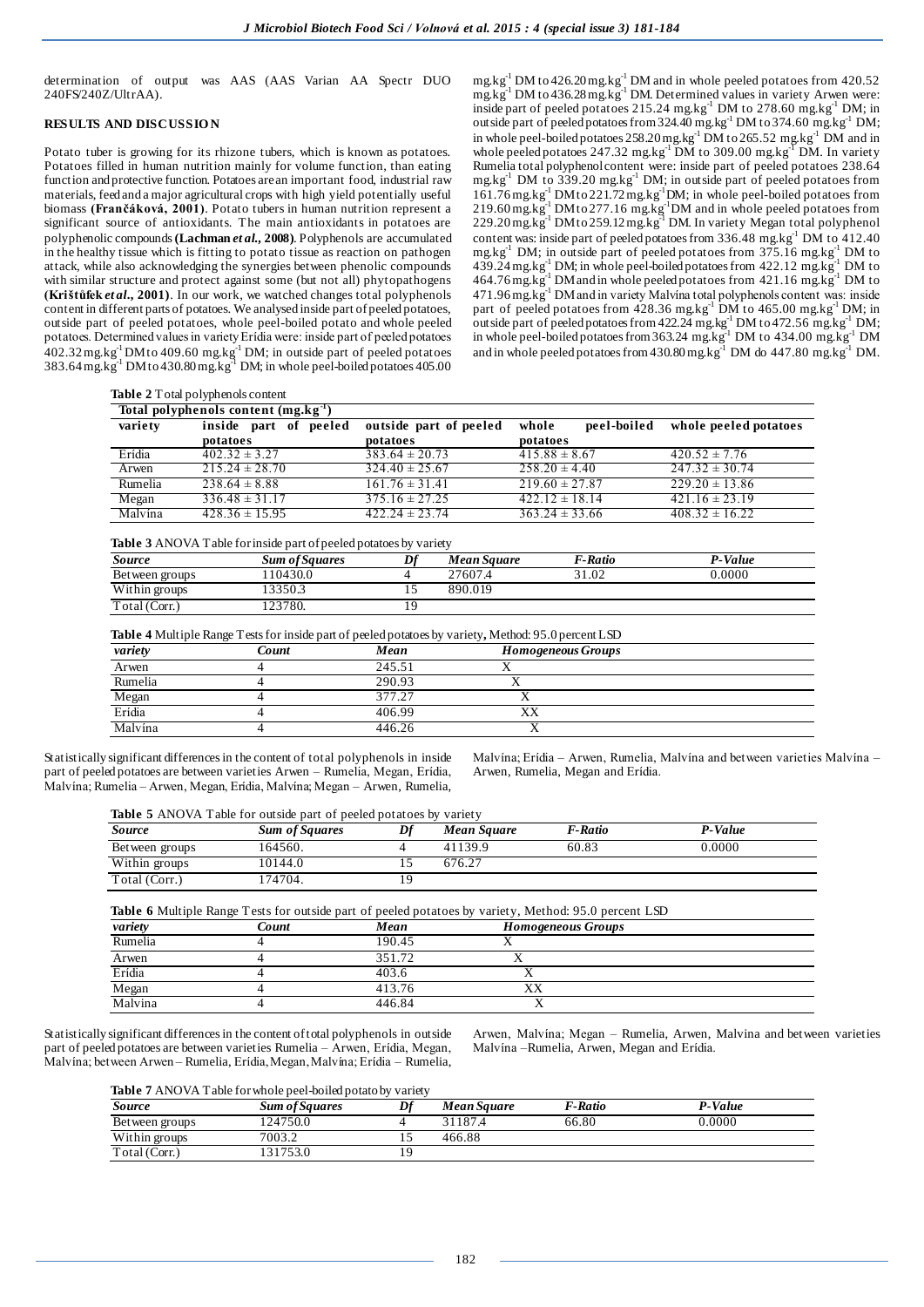**Table 8** Multiple Range Tests for whole peel-boiled potato by variety**,** Method: 95.0 percent LSD

| variety | Count | Mean   | <b>Homogeneous Groups</b> |  |
|---------|-------|--------|---------------------------|--|
| Rumelia |       | 252.5  |                           |  |
| Arwen   |       | 263.36 |                           |  |
| Malvina |       | 390.77 |                           |  |
| Erídia  |       | 415.95 | <b>TTT.</b><br>ΛΛ         |  |
| Megan   |       | 440.54 |                           |  |

Statistically significant differencesin the content of total polyphenols in whole peel-boiled potatoes are between varieties Rumelia – Malvína, Erídia,Megan, between Arwen – Malvína Erídia; Megan; between varieties Malvína – Rumelia, Arwen, Megan; between Erídia – Rumelia, Arwen, Megan and between varieties Megan – Rumelia, Arwen, Malvína and Erídia

**Burgos** *et al***. (2013)** studied the effect of boiling on concentrations of total phenolics (TP) in four native Andean accessions. In their study boiled potatoes had higher total polyphenols content than whole peeled potatoes. Total

polyphenol content was in range  $596 - 4196$  mg.kg<sup>-1</sup> DM in whole peeled potatoes. In boiled potatoes was content from  $915 - 4525$  mg.kg<sup>-1</sup> DM. So we can declare, although cooking method can influence the total polyphenol content positively, still is very important variety influence. Our results are in corresponding with **Blessington** *et. al***. (2010)** total polyphenols content in their study was in the range from 340 mg.kg<sup>-1</sup> DM to 470 mg.kg<sup>-1</sup> DM. According to another authors **[Deußer](http://www.sciencedirect.com/science/article/pii/S0308814612011405)** *et al***., (2012)**total polyphenol content was in range of  $667 \pm 161$  mg.kg<sup>-1</sup>DM.

**Table 9** ANOVA Table for whole peeled potatoes by variety

|                 | .                     |    |             |                |         |
|-----------------|-----------------------|----|-------------|----------------|---------|
| Source          | <b>Sum of Squares</b> | Df | Mean Square | <b>F-Ratio</b> | P-Value |
| Bet ween groups | 50500.0               |    | 37625.0     | 94.12          | 0.0000  |
| Within groups   | 5996.33               |    | 399.755     |                |         |
| Total (Corr.)   | 56496.0               | ١q |             |                |         |

**Table 10** Multiple Range Tests for whole peeled potatoes by variety**,** Method: 95.0 percent LSD

| variety | Count | Mean   | <b>Homogeneous Groups</b> |  |
|---------|-------|--------|---------------------------|--|
| Rumelia |       | 243.34 |                           |  |
| Arwen   |       | 274.72 |                           |  |
| Erídia  |       | 427.25 |                           |  |
| Malvina |       | 429.64 |                           |  |
| Megan   |       | 446.38 |                           |  |

Statistically significant differences in the content of total polyphenols in whole peeled potatoes are between varieties Rumelia – Arwen, Erídia, Malvína, Megan; between Arwen – Rumelia, Erídia, Malvína Megan; between varieties Erídia – Rumelia, Arwen; between Malvína and Rumelia, Arwen and between varieties Megan – Rumelia and Arwen.

Between the content of total polyphenols in whole peeled potatoes and in whole peel-boiled potatoes in variety:

- Arwen there is a strong positive statistically significant correlation  $(R=$  $0.961$ ; P-value (0.038) < 0.05). Variability of total polyphenols content in whole peel-boiled potatoes and whole peeled potatoes of selected regression line explained 92.5% ( $R^2 = 0.925$ ),
- Rumelia there is a strong positive statistically significant correlation (R= 0.969; P-value (0.030) < 0.05). Variability of total polyphenols content in whole peel-boiled potatoes and whole peeled potatoes of selected regression line explained 94.0% ( $R^2 = 0.940$ ),
- Megan is positive statistically significant correlation (R=  $0.954$ ; P-value (0.045) < 0.05). Variability of total polyphenols content in whole peel-boiled potatoes and whole peeled potatoes of selected regression line explained on 91.1%  $(R^2 = 0.911)$ ,
- Malvína there is not statistically significant correlation ( $R= 0.831$ ; P-value  $(0.16)$  > 0.05). Variability of total polyphenols content in whole peel-boiled potatoes and whole peeled potatoes of selected regression line explained on 69.1%  $(R^2 = 0.691)$ ,
- Erídia there is not statistically significant correlation ( $R= 0.904$ ; P-value (0.095) > 0.05). Variability of total polyphenols content in whole peel-boiled potatoes and whole peeled potatoes of selected regression line explained on 81.7%  $(R^2 = 0.817)$ .

#### **CO NCLUSIO N**

In our work we deal with the research of changes to the total polyphenols content in different varieties of potatoes. Total polyphenolic content we determined by spectrophotometry in inside part of peeled potatoes; outside part of peeled potatoes; in whole peel-boiled potatoes and in whole peeled potatoes. The highest total polyphenols content in inside part of peeled potatoes was in variety Malvína 465.00 mg.kg-1 DM and the lowest content in variety Arwen 215.24 mg.kg-1 DM. In outside part of peeled potatoes was TPC in variety Rumelia 161.76 mg.kg-1 DM and the highest content in variety Malvína 472.56 mg.kg<sup>-1</sup> DM. In whole peel-boiled potatoes the total polyphenols content was in variety Rumelia 219.60 mg.kg $^{-1}$  DM and the highest content was in variety Megan 464.76 mg.kg $^{-1}$  DM. In whole peeled potatoes was the highest content in variety Megan 471.96 mg.kg- $1$  DM and lowest content in variety Rumelia 229.20 mg.kg $^{-1}$  DM.

The effect on variety in the total polyphenols content was in all cases highest statistically significant between content of polyphenols. There confirmed the

weak variety dependence in inside part of peeled potatoes and in outside part of peeled potatoes.

**Acknowledgments:** Article was developed with the financial support by grant VEGA 1/0456/12.

#### **REFERENCES**

ANDRE, C.M., GHISLAIN M., BERTIN P., OUFIR M., HERRERA M.D., HOFFMANN L., HAUSMAN J.F., LARONDELLE Y., EVERS D. 2007. Andean potato cultivars (*Solanum tuberosum* L.) as a source of antioxidant and mineral micronutrients. *Journal of Agricultural and Food Chemistry*, 55, 366-378 [http://dx.doi.org/10.1021/jf06274](http://dx.doi.org/10.1021/jf062740i)0i

BIELEK, P. 1996. Ochrana pôdy. Kódex správnej poľnohospodárskej praxe. 80-85361-21-3. http://dx.doi.org/10.1103/physrevb.54.4000

BLESSINGTON, T., NZARAMBA, M.N., SCHEURING, D., HALE, A.L., REDDIVARI, L., MILLER, JR J.C. 2010. Cooking methods and storage treatments of potato: effects on carotenoids, antioxidant activity, and phenolics. *American Journal of Potato Research*, 87 , 479-491 [http://dx.doi.org/10.1007/s12230-010-915](http://dx.doi.org/10.1007/s12230-010-9150-7)0-7

BRAT P., GEORGE S., BELLAMY A., DU C.L., SCALBERT A., MENNEN L., *et al.* 2006 Daily polyphenol intake in France from fruit and vegetables. *Journal of Nutrition,* 136, 2368–2373 http://dx.doi.org/10.3109/09637486.2013.816938

BURGOS, G., AMOROS, W., MUÑOA, L., SOSA, P., CAYHUALLA, E., SANCHEZ, C., DÍAZ, C., BONIERBALE, M. BONIERBALE, M. 2013.Total phenolic, total anthocyanin and phenolic acid concentrations and anti oxidant activity ofpurplefleshed potatoes as affected by boiling. *Journal of Food Composition and Analysis*, 30, 6-1[2. http://dx.doi.org/10.1016/j.jfca.2012.12.001](http://dx.doi.org/10.1016/j.jfca.2012.12.001) CAMIRE M.E., KUBOW S., DONNELLY D.J. 2009. Potatoes and human health. *Critical Reviews in Food Science and Nutrition*, 49, 823–840 <http://dx.doi.org/10.1080/10408390802145724>DEUßE[R, H., GUIGNARD, C.,](http://www.sciencedirect.com/science/article/pii/S0308814612011405)  [HOFFMANN, L., EVERS, D., 2012.](http://www.sciencedirect.com/science/article/pii/S0308814612011405) Polyphenol and glycoalkaloid contents in potato cultivars grown in Luxembourg. *[Food Chemistry,](http://www.sciencedirect.com/science/journal/03088146)* 135, 2814-2824 Other IDs: S030881461201140[5 http://dx.doi.org/10.1016/j.foodchem.2012.07.0](http://dx.doi.org/10.1016/j.foodchem.2012.07.028)28 FRANČÁKOVÁ, H. 2001. Zemiaky – suroviny a potravina. In *Hodnotenie surovín a potravín rastlinného pôvodu.* Nitra: SPU, 156, ISBN 80-7137-886-0. IGNAT[, I http://www.sciencedirect.com/science/article/pii/S0308814610016353](http://www.sciencedirect.com/science/article/pii/S0308814610016353)  [cor1,](http://www.sciencedirect.com/science/article/pii/S0308814610016353#cor1) VOLF I., POPA [V.](http://www.sciencedirect.com/science/article/pii/S0308814610016353) 2011. A critical review of methods for characterisation of polyphenolic compounds in fruits and vegetables. *[Food](http://www.sciencedirect.com/science/journal/03088146)  [Chemistry](http://www.sciencedirect.com/science/journal/03088146)*, 15, 1821-1835 http://dx.doi.org/10.1016/j.foodchem.2010.12.026 KRIŠTŮFEK, V., PELIKÁNOVÁ, L., DIVIŠ, J. 2001. Obsah polyfenolických látek ve slupce hlíz brambor ve vztahu k výskytu strupovitosti. In *Bramborářství*, IX, 5, 4-7. ISSN 1211-2429. LACHMAN, [J. H](http://www.sciencedirect.com/science/article/pii/S0304423808001088)AMOUZ,

[http://www.sciencedirect.com/science/article/pii/S0304423808001088 -](http://www.sciencedirect.com/science/article/pii/S0304423808001088#cor1)